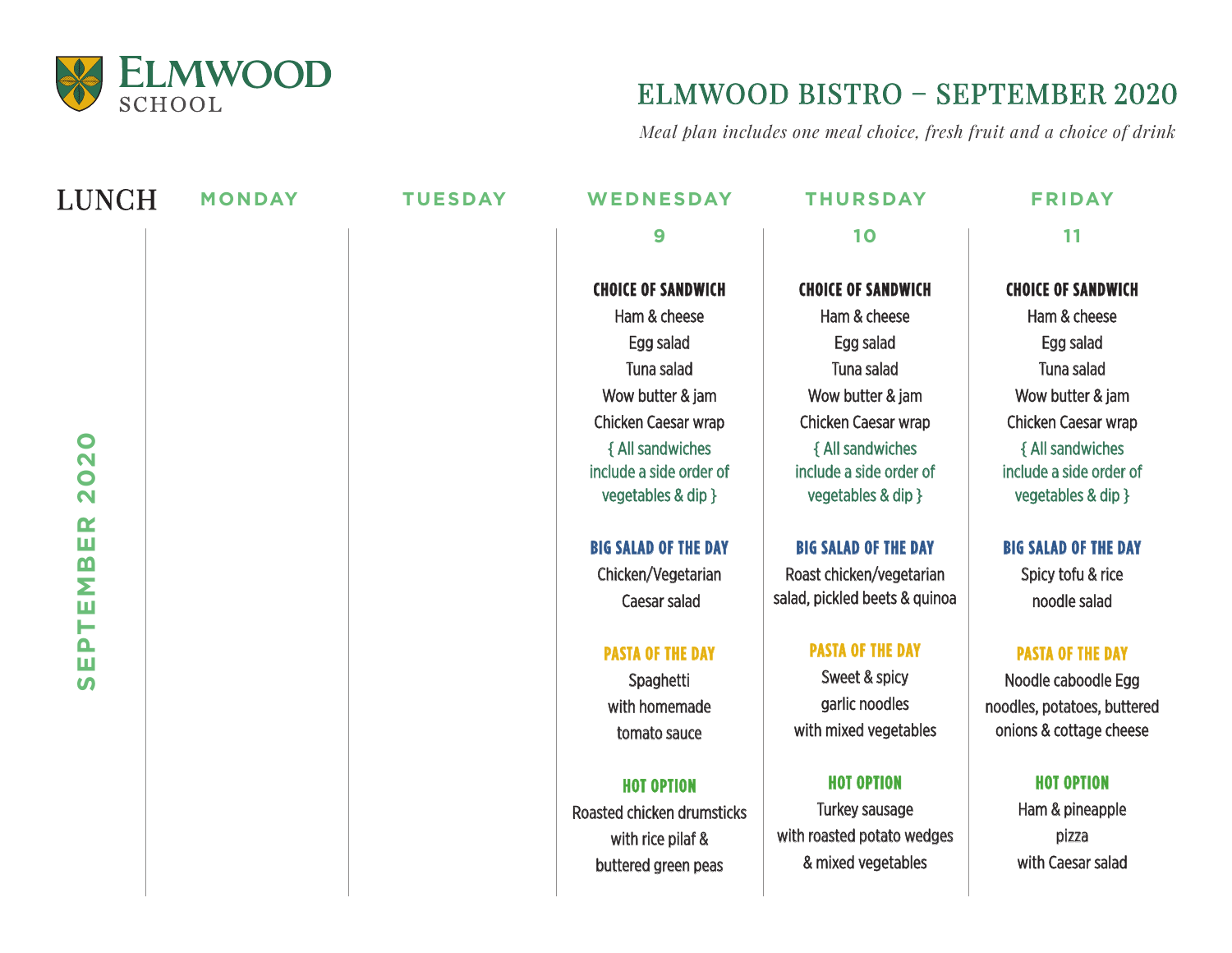

tomato sauce & Caesar salad

### ELMWOOD BISTRO – SEPTEMBER 2020

*Meal plan includes one meal choice, fresh fruit and a choice of drink*

homemade tomato & roasted red pepper soup

### LUNCH **MONDAY TUESDAY WEDNESDAY THURSDAY FRIDAY 15 14 16 17 18 CHOICE OF SANDWICH CHOICE OF SANDWICH CHOICE OF SANDWICH CHOICE OF SANDWICH CHOICE OF SANDWICH** Ham & cheese Ham & cheese Ham & cheese Ham & cheese Ham & cheese Egg salad Egg salad Egg salad Egg salad Egg salad Tuna salad Tuna salad Tuna salad Tuna salad Tuna salad Wow butter & jam Wow butter & jam Wow butter & jam Wow butter & jam Wow butter & jam Chicken Caesar wrap Chicken Caesar wrap Chicken Caesar wrap Chicken Caesar wrap Chicken Caesar wrap  $\bullet$ **SEPTEMBER 2020** { All sandwiches { All sandwiches { All sandwiches { All sandwiches { All sandwiches  $\overline{\mathbf{N}}$ include a side order of include a side order of include a side order of include a side order of include a side order of  $\bullet$ vegetables & dip } vegetables & dip } vegetables & dip } vegetables & dip } vegetables & dip }  $\overline{\mathbf{N}}$  $\alpha$ ш **BIG SALAD OF THE DAY BIG SALAD OF THE DAY BIG SALAD OF THE DAY BIG SALAD OF THE DAY BIG SALAD OF THE DAY**  $\mathbf{m}$ Roast chicken/vegetarian Chicken/vegetarian fattoush Beef/vegetarian taco salad Spicy chicken/vegetarian Greek pasta salad with Σ salad, pickled beets & quinoa salad with organic lentils & rice noodle salad organic chickpeas with organic black beans Ш Н  $\mathbf{\Omega}$ **PASTA OF THE DAY PASTA OF THE DAY PASTA OF THE DAY PASTA OF THE DAY PASTA OF THE DAY** ш Creamy mac n cheese Baked ziti Cheese tortellini with Chow mein Bowtie pasta **S**  with cheese & spicy made with St.Albert's butternut squash, baby noodles with with mushrooms local cheddar cheese tomato sauce spinach & brown butter sauce vegetable stir fry & spinach **HOT OPTION HOT OPTION HOT OPTION HOT OPTION HOT OPTION** Meatball sub made with Pork & kimchi Vegetarian quesadilla Grilled cheese with O'Brien farms local beef,

dumplings with mixed vegetables

with organic beans, Mexican rice & warm corn salad

Prime rib beef/vegetarian burger with potato wedges & apple cabbage slaw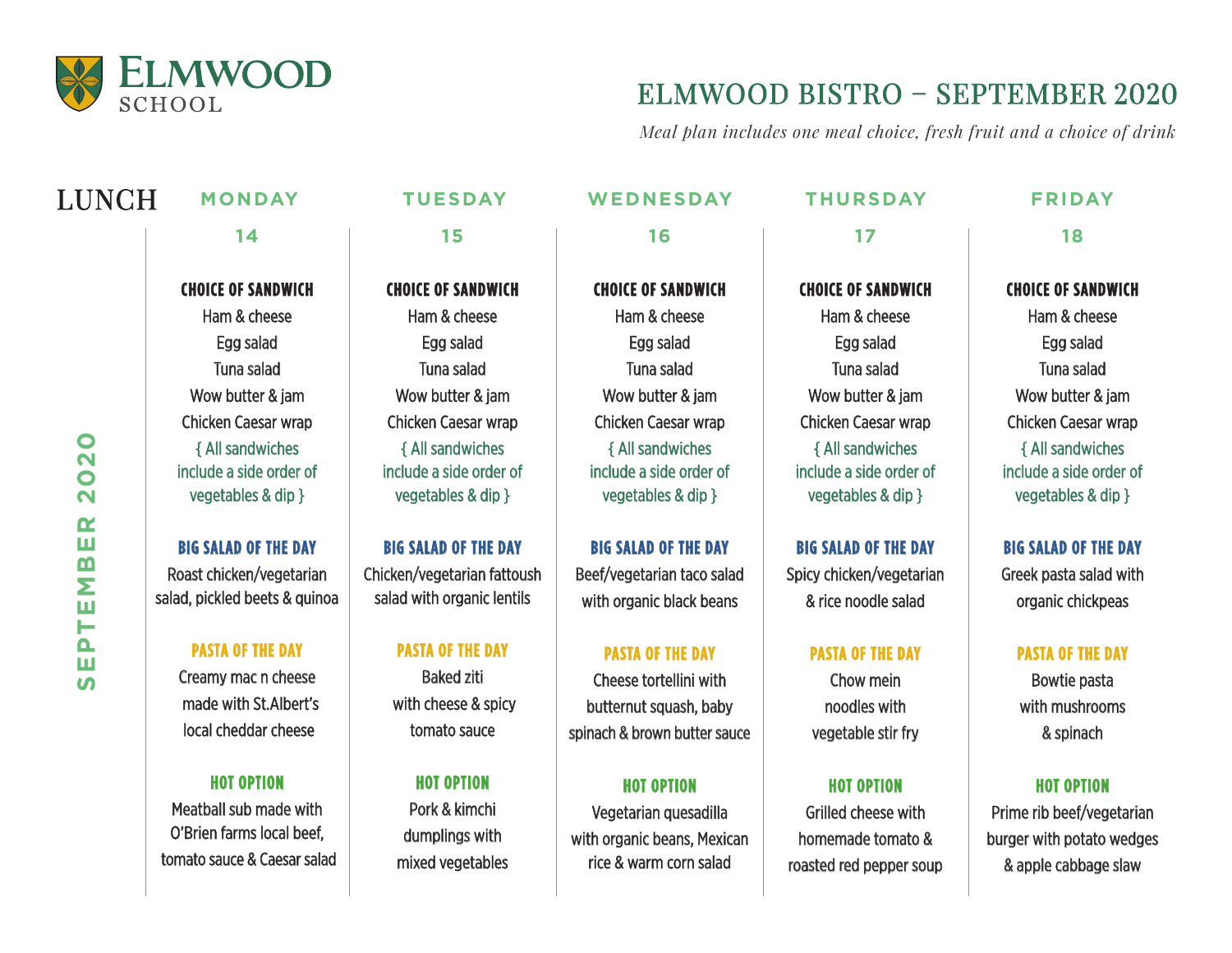

# ELMWOOD BISTRO – SEPTEMBER 2020

*Meal plan includes one meal choice, fresh fruit and a choice of drink*

| <b>LUNCH</b>                                                                                          | <b>MONDAY</b>                                                                            | <b>TUESDAY</b>                                                              | WEDNESDAY                                                                                                 | <b>THURSDAY</b>                                                                                       | <b>FRIDAY</b>                                                                            |
|-------------------------------------------------------------------------------------------------------|------------------------------------------------------------------------------------------|-----------------------------------------------------------------------------|-----------------------------------------------------------------------------------------------------------|-------------------------------------------------------------------------------------------------------|------------------------------------------------------------------------------------------|
|                                                                                                       | 21                                                                                       | 22                                                                          | 23                                                                                                        | 24                                                                                                    | 25                                                                                       |
| $\mathbf O$<br>$\mathbf{\Omega}$<br>$\bullet$<br>$\overline{\mathbf{N}}$<br>$\alpha$<br>Ш<br>EMB<br>⊢ | <b>CHOICE OF SANDWICH</b>                                                                | <b>CHOICE OF SANDWICH</b>                                                   | <b>CHOICE OF SANDWICH</b>                                                                                 | <b>CHOICE OF SANDWICH</b>                                                                             | <b>CHOICE OF SANDWICH</b>                                                                |
|                                                                                                       | Ham & cheese                                                                             | Ham & cheese                                                                | Ham & cheese                                                                                              | Ham & cheese                                                                                          | Ham & cheese                                                                             |
|                                                                                                       | Egg salad                                                                                | Egg salad                                                                   | Egg salad                                                                                                 | Egg salad                                                                                             | Egg salad                                                                                |
|                                                                                                       | Tuna salad                                                                               | Tuna salad                                                                  | <b>Tuna salad</b>                                                                                         | Tuna salad                                                                                            | Tuna salad                                                                               |
|                                                                                                       | Wow butter & jam                                                                         | Wow butter & jam                                                            | Wow butter & jam                                                                                          | Wow butter & jam                                                                                      | Wow butter & jam                                                                         |
|                                                                                                       | Chicken Caesar wrap                                                                      | <b>Chicken Caesar wrap</b>                                                  | <b>Chicken Caesar wrap</b>                                                                                | <b>Chicken Caesar wrap</b>                                                                            | <b>Chicken Caesar wrap</b>                                                               |
|                                                                                                       | { All sandwiches<br>include a side order of<br>vegetables & dip }                        | { All sandwiches<br>include a side order of<br>vegetables & dip }           | { All sandwiches<br>include a side order of<br>vegetables & dip }                                         | { All sandwiches<br>include a side order of<br>vegetables & dip }                                     | { All sandwiches<br>include a side order of<br>vegetables & dip }                        |
|                                                                                                       | <b>BIG SALAD OF THE DAY</b><br>Roast chicken/vegetarian<br>salad, pickled beets & quinoa | <b>BIG SALAD OF THE DAY</b><br>Chicken/vegetarian<br><b>Caesar salad</b>    | <b>BIG SALAD OF THE DAY</b><br>Spicy chicken/tofu & rice<br>noodle salad                                  | <b>BIG SALAD OF THE DAY</b><br>Beef/vegetarian taco salad<br>with organic black beans                 | <b>BIG SALAD OF THE DAY</b><br>Chicken/vegetarian fattoush<br>salad with organic lentils |
| $\mathbf{\Omega}$                                                                                     | <b>PASTA OF THE DAY</b>                                                                  | <b>PASTA OF THE DAY</b>                                                     | <b>PASTA OF THE DAY</b>                                                                                   | <b>PASTA OF THE DAY</b>                                                                               | <b>PASTA OF THE DAY</b>                                                                  |
| Ш<br><b>S</b>                                                                                         | <b>Buttered noodles</b>                                                                  | Spaghetti                                                                   | Sesame chow mein noodles                                                                                  | <b>Fettucine with</b>                                                                                 | Rigatoni with pesto,                                                                     |
|                                                                                                       | with parmesan<br>cheese                                                                  | with puttanesca<br>sauce                                                    | with mixed<br>mushrooms & ginger                                                                          | lemon herb<br>cream sauce                                                                             | roasted red peppers, olives<br>& feta cheese                                             |
|                                                                                                       | <b>HOT OPTION</b><br>Broccoli quiche<br>with cheddar cheese<br>& garden salad            | <b>HOT OPTION</b><br>Chickpea & potato curry<br>with steamed rice<br>& naan | <b>HOT OPTION</b><br>Meatballs and gravy made<br>with local beef, creamy mash<br>potatoes & buttered corn | <b>HOT OPTION</b><br>Shawarma style chicken legs<br>with garlic sauce, rice pilaf<br>& fattoush salad | <b>HOT OPTION</b><br>Pancake day with<br>pork breakfast sausages<br>& hash browns        |